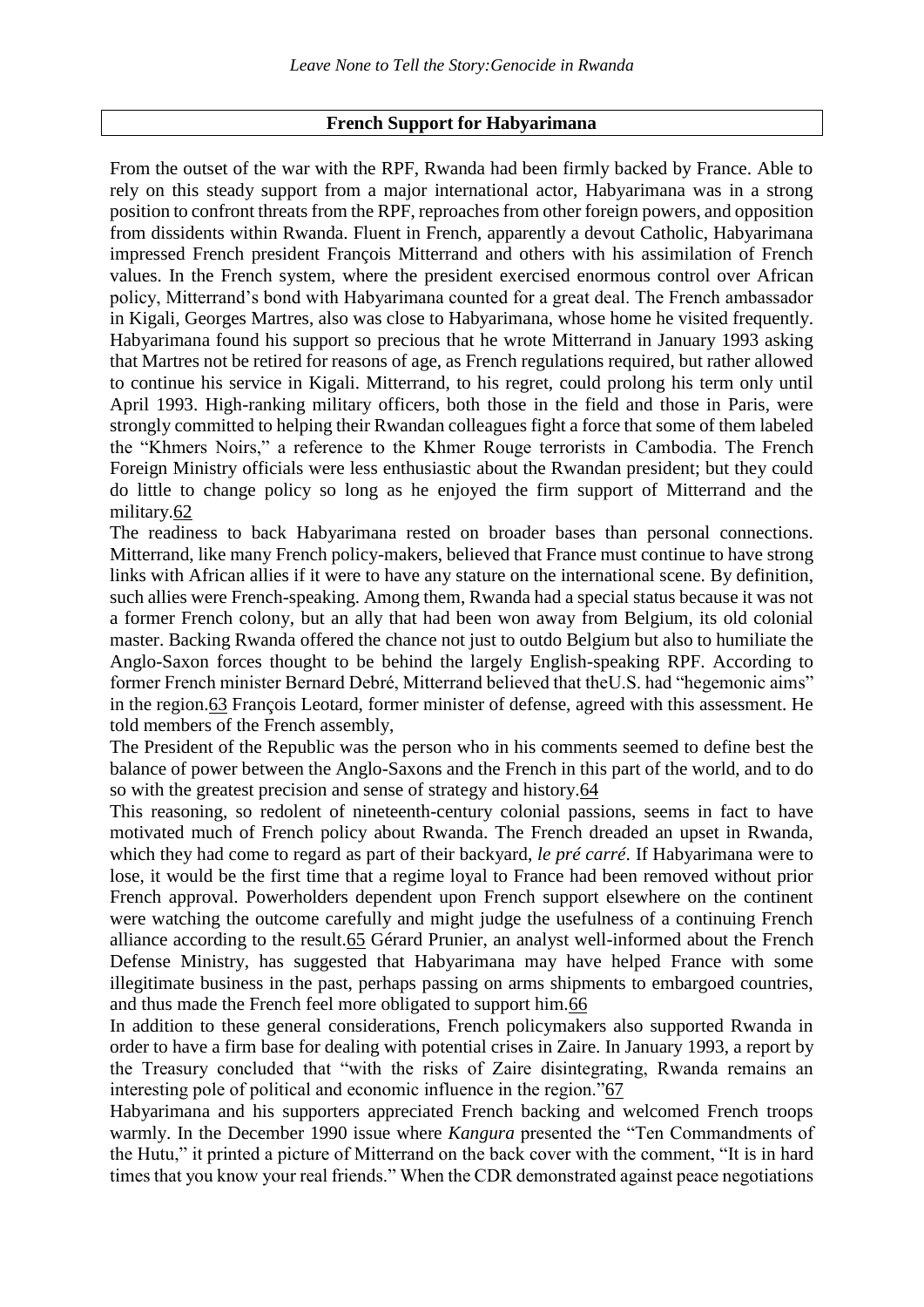in October 1992, they acknowledged French support by chanting "Thank you, President Mitterrand" and "Thank you, French people.["68](https://www.hrw.org/reports/1999/rwanda/Geno1-3-11.htm#P789_301351)

Besides steady political and moral backing, France gave Rwanda more immediately practical help, a contingent of soldiers in October 1990 and reinforcements in later times of crisis. Although French authorities generally asserted that only some 600 soldiers were in Rwanda, they in fact maintained as many as 1,100 there at one time[.69](https://www.hrw.org/reports/1999/rwanda/Geno1-3-11.htm#P791_301719) The troops included two groups, one called the Noroît detachment, supposedly there to protect French citizens, and the other, a military assistance mission to "train" Rwandan soldiers. The "protection of French citizens" was only a cover—the French numbered only a few hundred and were not threatened—but the training was real. As the Rwandan army expanded from fewer than 10,000 to more than 30,000 soldiers, the French played an important role in training both the combatants and soldiers who would in turn serve as instructors for others. Some of these French-trained soldiers passed on their knowledge to the party militia Interahamwe and Impuzamugambi[.70](https://www.hrw.org/reports/1999/rwanda/Geno1-3-11.htm#P792_302398)

French soldiers sometimes delivered their "training" in a surprisingly direct manner. On February 3, 1992, the Rwandan Ministry of Foreign Affairs wrote to the French embassy in Kigali to ask approval for naming Lieutenant Colonel Chollet, head of the French military assistance mission, adviser to Habyarimana. In this capacity, Chollet would advise on "organization of the defense and on the operations of the military," duties which would require him to "work in close collaboration" with officers even at the local level. The arrangement would haveeffectively placed responsibility for military operations in French hands. The letter was leaked to the press and the proposal seemed to have been aborted. But, in April 1992, Lt. Col. Jean-Jacques Maurin was named adjoint to the French military attache in Kigali and filled just the role proposed for Chollet. He advised the Rwandan chief of staff in such tasks as drawing up daily battle plans, accompanied him around the country, and participated in daily meetings of the general staff[.71](https://www.hrw.org/reports/1999/rwanda/Geno1-3-11.htm#P794_304028) In addition, French soldiers on the ground were assisting in combat, in interrogating military prisoners, and in enforcing control measures on the civilian population[.72](https://www.hrw.org/reports/1999/rwanda/Geno1-3-11.htm#P795_304332) A former French army chief of staff later denied that French troops joined in fighting, but admitted that, given the small size of the country, French troops were "close to combat.["73](https://www.hrw.org/reports/1999/rwanda/Geno1-3-11.htm#P796_304686) The former Rwandan minister of defense, James Gasana, stated that Rwandan military could use heavy weapons given by France only after having received French permission to use them[.74](https://www.hrw.org/reports/1999/rwanda/Geno1-3-11.htm#P797_305032) According to one French "instructor," French trainers positioned the heavy artillery to bombard the RPF and then stood back to let Rwandan soldiers push the button to fire the weapon. French soldiers played such a key role in defending Ruhengeri in January 1991 that a French commander asked the Rwandan government to award medals to some of the troops[.75](https://www.hrw.org/reports/1999/rwanda/Geno1-3-11.htm#P798_305485)

France officially supported peace efforts and was one of the sponsors of the Arusha Accords which stipulated the withdrawal of all foreign troops, except those involved in bilateral military cooperation arrangements. According to Gasana, however, who participated in some of the Arusha negotiations, the French were far less intent on a negotiated solution than were the U.S. and Belgium. Their support for Habyarimana and the MRND was such that they gave the impression that they actually favored a military solution to the conflict[.76](https://www.hrw.org/reports/1999/rwanda/Geno1-3-11.htm#P800_306509) On August 26, 1992, three weeks after the first part of the Accords was signed, Ambassador Martres formally agreed with the Rwandan government to expand the limited French military training program to the whole Rwandan army, making it possible to increase the number of "instructors" while removing combat troops. On January 18, 1993, Mitterrand addressed the delicate problem of continued military assistance in a letter to Habyarimana. Remarking that he would not want France to be reproached with having undermined the Arusha Accords, he continued, "I wish to confirm that on the question of the presence of the Noroît detachment [the combat troops], France will act in accord with [the wishes of] the Rwandan authorities.["77](https://www.hrw.org/reports/1999/rwanda/Geno1-3-11.htm#P801_307335)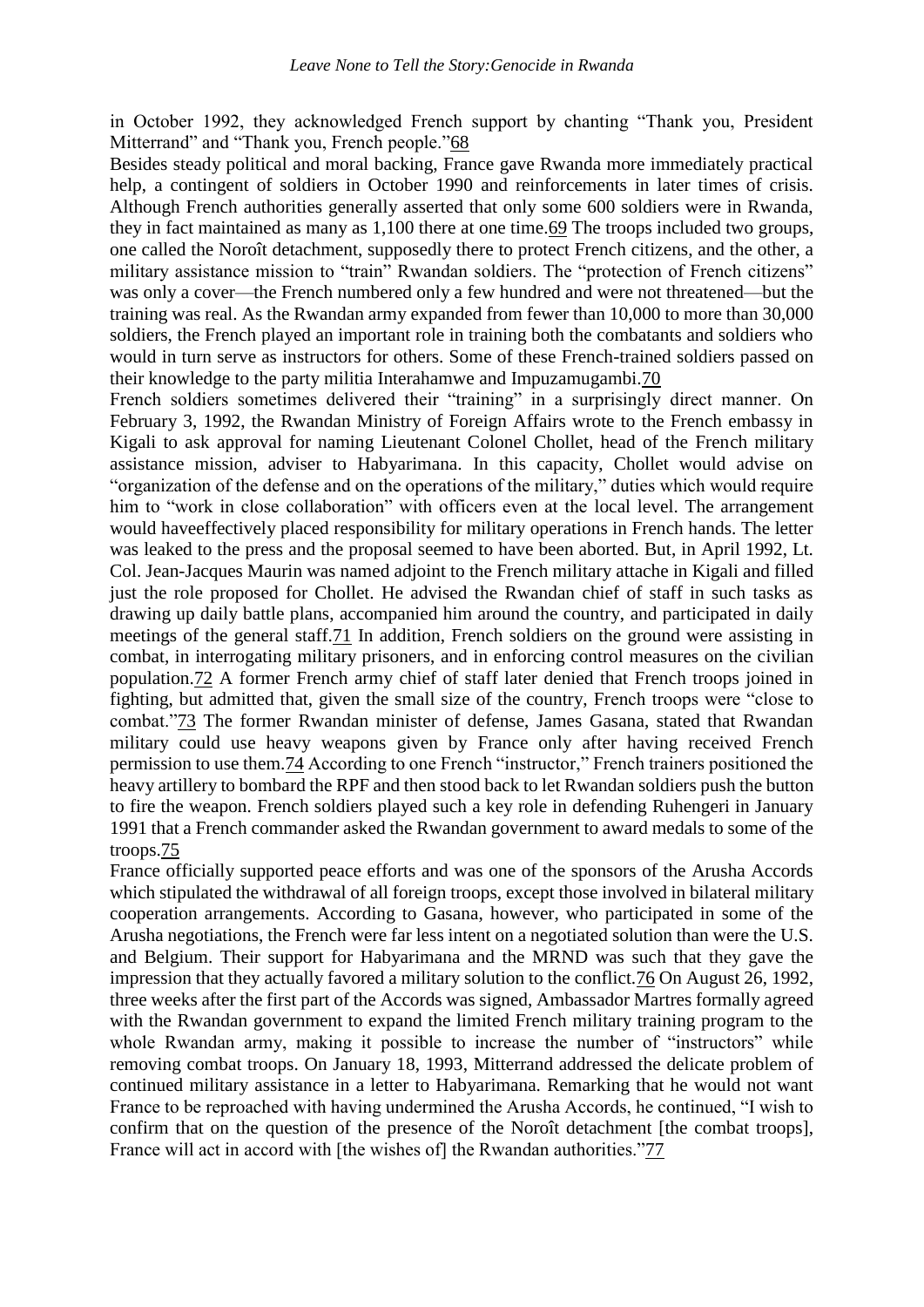In February 1993 French authorities once more proved their support by sending more than 500 troops to "indirectly command" and assist the Rwandan forces in halting the RPF advance[.78](https://www.hrw.org/reports/1999/rwanda/Geno1-3-11.htm#P803_307639) They also stepped up delivery of arms and ammunition, sending up to twenty tons of arms a day, enough to cut into the stocks of the French army itself[.79](https://www.hrw.org/reports/1999/rwanda/Geno1-3-11.htm#P804_307883) After a visit to Rwanda to assess the situation, then Minister of Cooperation Marcel Debarge reported to Mitterrand that the "indirect military support" provided by France was not enough and that a "real intervention force" (*une veritable force d'interposition)* was necessary to enforce the Arusha Accords. Unwilling to have France supply such a force, Mitterrand then orderedhis subordinates to get the U.N. more involved[.80](https://www.hrw.org/reports/1999/rwanda/Geno1-3-11.htm#P805_308339) French diplomats worked so hard to get a U.N. peacekeeping force to replace its soldiers in aiding their ally that, according to one member of the Security Council, the effort became "a standing joke.["81](https://www.hrw.org/reports/1999/rwanda/Geno1-3-11.htm#P806_308639)

From the beginning of the war in 1990, French authorities understood the risk of genocide. Colonel Rwagafilita, Habyarimana's close associate, told the general who directed French military cooperation in Rwanda that the Tutsi "are very few in number, we will liquidate them.["82](https://www.hrw.org/reports/1999/rwanda/Geno1-3-11.htm#P808_308956) Many of the French who dealt with Habyarimana believed that he wanted to keep the extremists in check and could do so only with their continued political and military support. They were well aware of the massacres and other human rights violations carried out by his government and they pressed him—but only discretely—to end such practices. Reluctant to weaken their loyal client in any way, they sought to minimize any criticism of him. Thus Ambassador Martres dismissed reports of massacres as "just rumors["83](https://www.hrw.org/reports/1999/rwanda/Geno1-3-11.htm#P809_309553) and a supporter within the French Foreign Ministry wrote soon after the International Commission published its report that the Habyarimana regime was "rather respectful of human rights and on the whole concerned about good administration." In a shocking echo of extremist Hutu propaganda, this author explained that the RPF, and not Habyarimana, should be blamed for the massacres of the Tutsi, because their agents (*provocateurs*) had infiltrated and caused the Bugesera massacre as well as the slaughter of the Bagogwe in 1991[.84](https://www.hrw.org/reports/1999/rwanda/Geno1-3-11.htm#P810_310214) As part of an effort to shore up Habyarimana and discredit further the RPF, the French secret service (Direction Générale des Services Extérieurs, DSGE) planted news stories about supposed Ugandan support for the guerrilla movement. On February 21, 1993, thereputable *Le Monde* published an account of a RPF massacre of hundreds of civilians that had in fact never taken place[.85](https://www.hrw.org/reports/1999/rwanda/Geno1-3-11.htm#P811_310625)

When the French National Assembly held an inquiry on Rwanda in 1998, French political leaders, bureaucrats, and military officers all declared that their policy was intended to encourage political reform and respect for human rights within Rwanda as well as to avoid a military victory by the RPF. On the basis of the unstinting support received from Mitterrand on down, Habyarimana and his circle concluded that the French valued the second objective more than the first. Thus convinced, they dared to continue the campaign against the Tutsi that would finally reach the point of genocide.

## **[Footnotes]**

62 Jouan, "Rwanda 1990-1994," p. 23.

63 Assemblée Nationale, Mission d'information commune, *Enquête*, Tome III, Auditions, Volume 1, p. 413.

64 Ibid., p. 112.

65 Hubert Vedrine, minister of foreign affairs, expressed such a concern. Ibid., p. 212.

66 Prunier, *The Rwanda Crisis*, pp. 102-6, 147-49, 163-64, 278-79; Reyntjens, L'Afrique des Grands Lacs , pp. 178-79.

67 Jouan, "Rwanda, 1990-1994," p. 24.